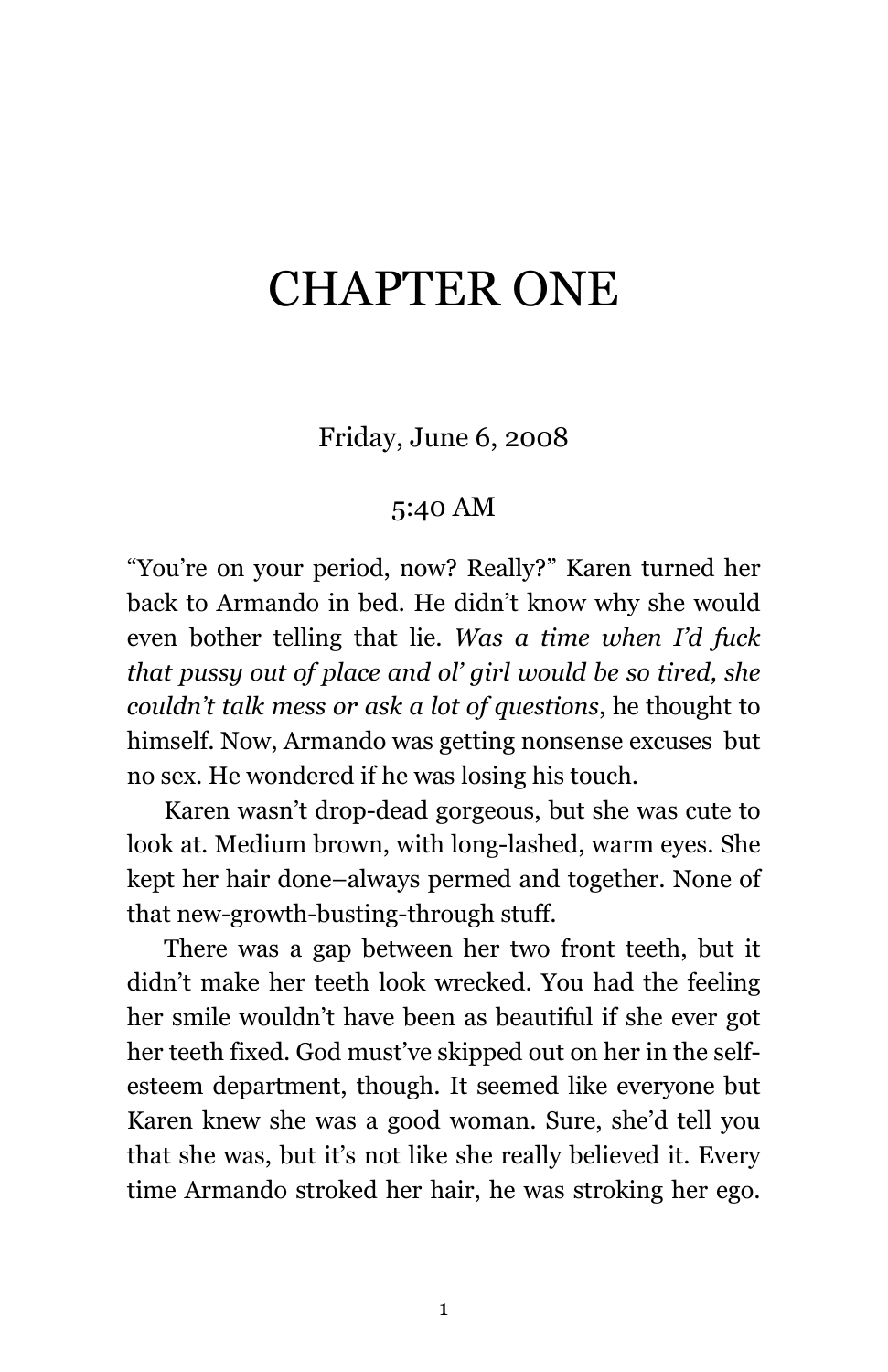He was a good man who'd found his good woman. He was just waiting on her to believe it too.

"So, I guess I can't get none before work, huh?" Armando asked, his thick arms crossed, his gray eyes seductive.

She sat up in the bed, intentionally allowing the bed sheet to fall from her breasts. "Boy, you better stop playing with me," she said, unfazed by his eyes' magic. She'd seen them before.

Armando jumped from the bed and stared at Karen with both anger and lust in his eyes. His boxers fell to the floor. Karen couldn't help but steal a glance of him stroking his girth. But it changed nothing.

Determined to remain strong she asked, "Have you given any more thought to what we talked about?"

He stopped stroking. "Karen, don't start this again, all right?"

"No, Armando. I'm going to keep on it. I'm getting tired of hearing my mama suck her teeth, telling me how I'm living in sin."

"I don't know why you gotta tell your mama everything in the first place," he said.

"Because she's my mama!"

"Oh, please. Y'all don't even get along."

"Don't try and change the subject," Karen said, shaking her always well-manicured hands and rolling her neck.

"When are we getting married?"

"I gotta go to work."

"Yeah, that's right. Take your black ass to work. But we ain't finished with this conversation. Believe that. But I know one thing; I better not find out that you're screwing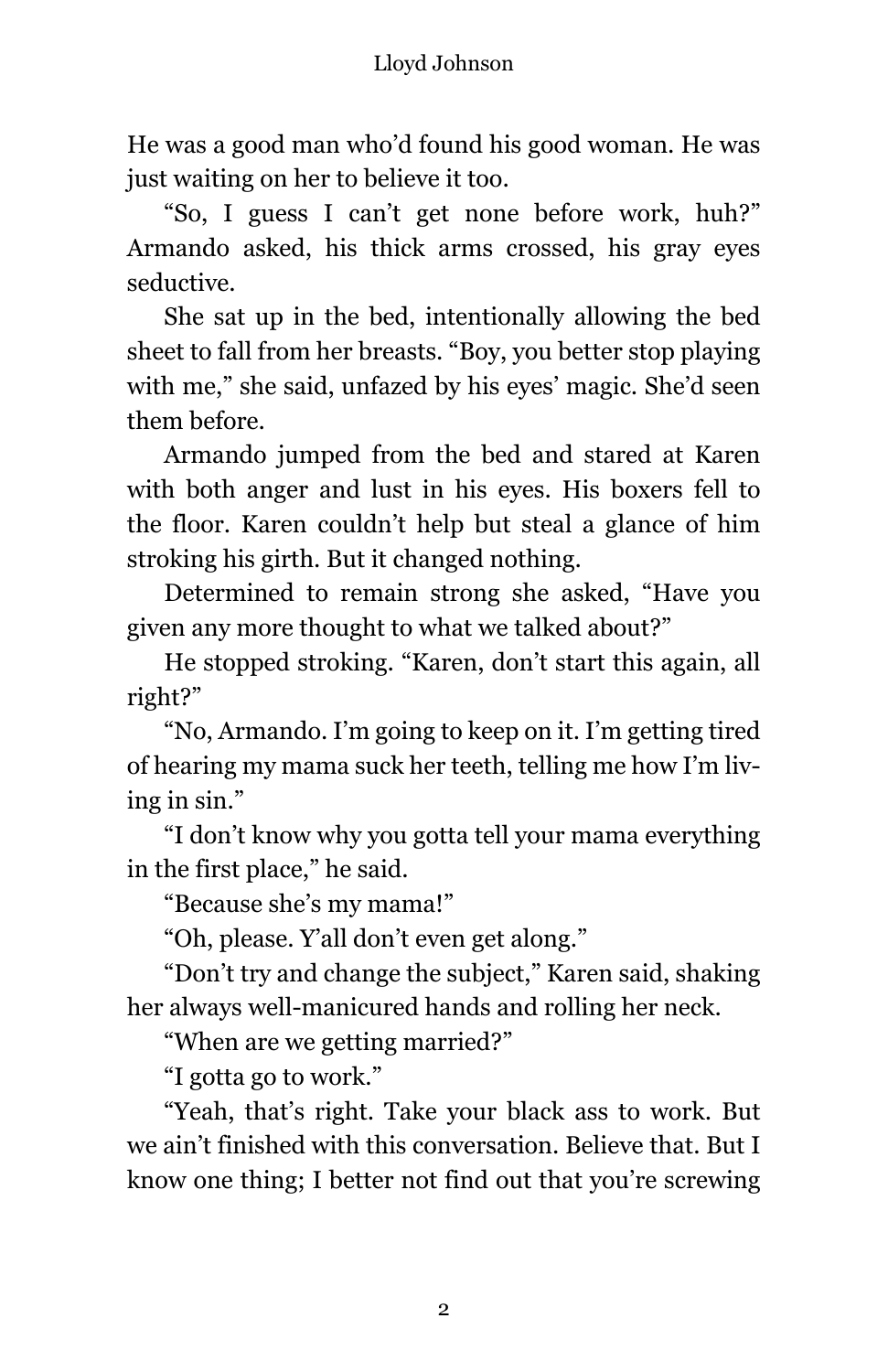some other woman, Armando. Because if you are, you better take a good look at that ding-a-ling of yours, baby."

"What, you're gonna go Lorena Bobbitt on me?" he asked with a chuckle, trying to lighten the mood.

"Hell yeah. But in your case, they won't find it in no bushes."

"Why is it every time you hear something you don't like, I gotta be messing around?"

Karen didn't care how many times he claimed his whoring days were over. He hadn't proposed to her yet, so he must be out laying every female who would let him. She gave him the iciest of stares, her arms folded, like she was expecting a full confession to some bogus crap he'd been doing.

Instead, Armando went to the bathroom; his jet stream of piss turned the toilet water yellow as Karen stood in the doorway. Her words began sounding like Charlie Brown's teacher's *"Wah wah wah wah, wah wah wah wah!"*

Armando flushed the toilet, hearing her say, "Enough of the dumb shit!" He slammed the door in her face, which was met with angry pounding. He locked the door and turned on the shower, jumping in quickly. She didn't deserve his ding-a-ling anyway.

After his shower, Karen had quieted down. But he wasn't going to risk starting her up again, so he avoided eye contact and put on his underwear, undershirt, black work pants, and white golf shirt in record speed. Karen sat on the side of her bed with her back toward him.

Karen had told him a thousand times–she felt used and abused. He got it. And he was sorry she felt that way, but it wasn't going to change who he was. He did want to marry her…someday. But since leaving home at eighteen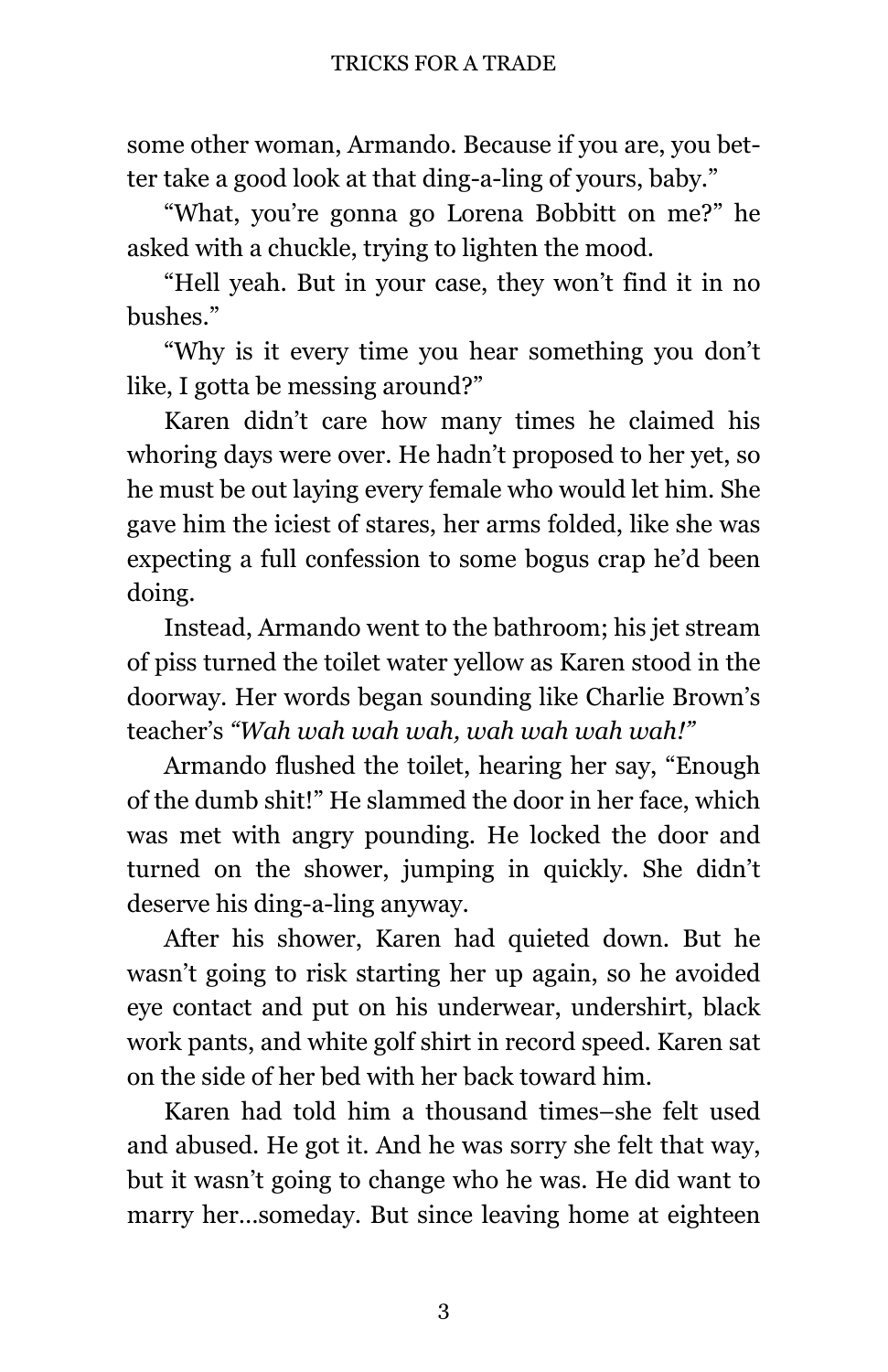### Lloyd Johnson

to get away from his mother and her boyfriend drama, he'd been in survival mode, always thinking, "Be loyal to yourself. Everything and everyone else comes after." Freedom pulsed through his blood, and Armando wasn't ready to give that up.

Why couldn't she just relax and enjoy the orgasms he put on her? But maybe that was the problem. Maybe she wasn't strong enough to handle the sex. It spun her around and left her out of breath…and paranoid.

Armando walked up to Karen, kissing her on the side of her temple. "I'll call you later," he said.

"Whatever."

He left for work, not feeling too badly about any of it. She was twenty-seven, just like him. They were both grown and she knew how he was. Armando had to do things on his own timetable. He had told *her* that a thousand times.

One thing was certain, he loved Karen. On a good day, he loved that she encouraged him not to be afraid to dream, and seize opportunities. But as he drove to work, he was reminded of just how many of these opportunities he'd allowed to slip through his grasp: journalism scholarships offered by the Urban League, offers to learn a trade at Job Corp, work as an apprentice with a landscaper, and even modeling. He knew he had an intelligent mind but he was lazy. He'd gotten off easy with his looks. With gray eyes that contrasted brilliantly against his caramel skin, and hair fro'd-out like Lenny Kravitz, Armando knew he was a gift for the ladies. But it only took him so far. After working everything from janitorial to McDonald's, Armando was now a busboy at the Peterson Hotel. He hadn't exactly set the world on fire.

He pulled into the employee parking lot of the hotel.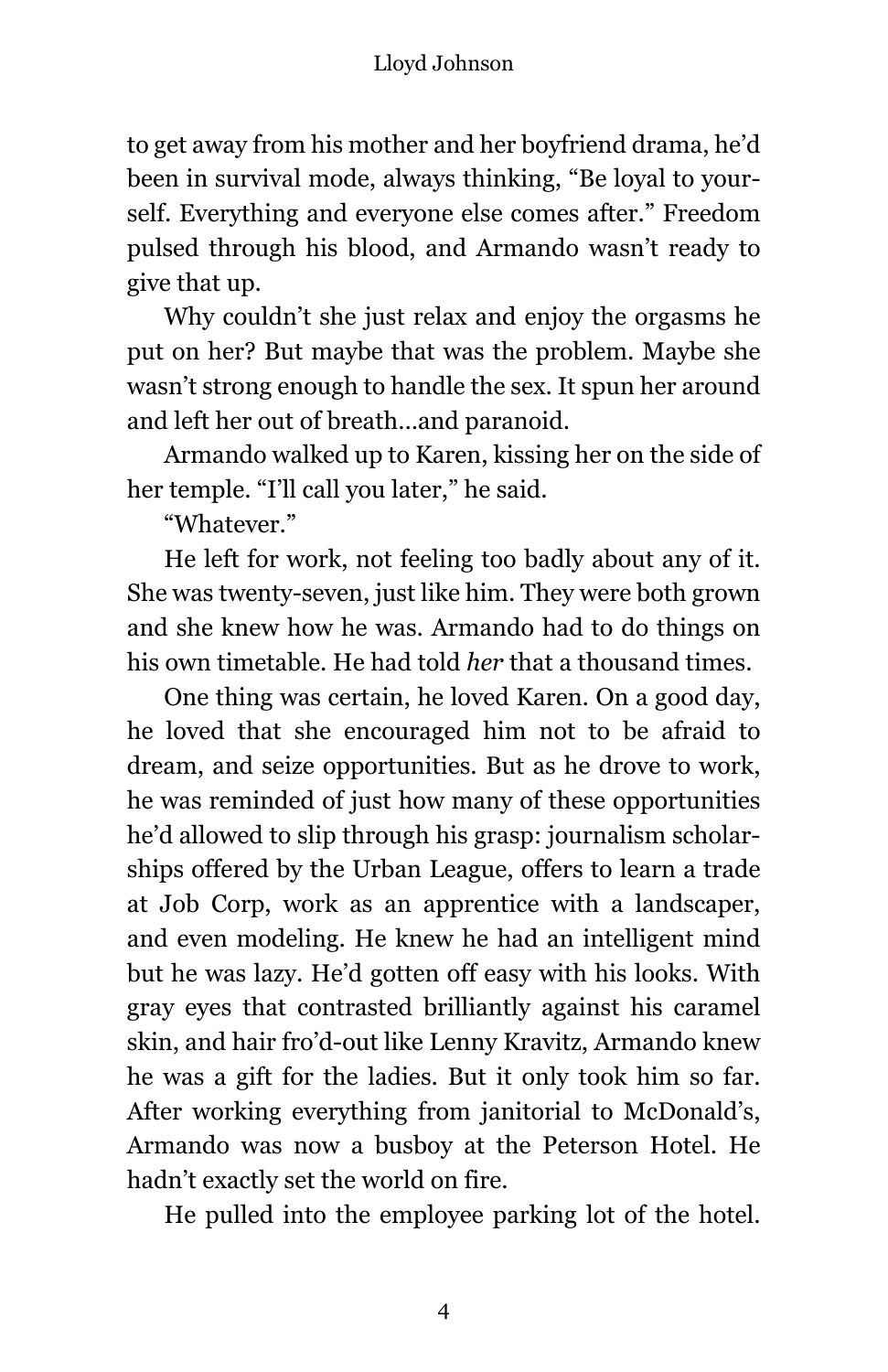When he stepped out of the car, the Minneapolis humidity hit him so fiercely, he was bleeding sweat. Entering the employee entrance, Armando found no relief from the heat. The back corridors were just as hot as it was outside, which meant the AC system was busted again. *Great, I'm gonna be sweating all damn day long! They need to invest in a decent system that works,* Armando thought to himself, though for a brief moment he thought he'd said it aloud. This is what he'd been reduced to; passing time in a dead-end job. There had to be a better way to make money.

Even if he were ready for marriage, how was he supposed to marry the woman he'd been blessed to have if he was always living hand to mouth? Day after day, bussing dirty dishes, cleaning up busted sugar packets, and scraping cereal from a carpet wasn't going to provide them with any kind of decent life. Maybe Karen didn't mind, but Armando was a man. He minded a lot.

By the end of his shift, Armando was so drained he walked out of the hotel without the obligatory good-byes. The heat outside was as strong and determined as ever, and his skin was already damp and rubbery. He got into his car, pulled out into the street and made his way toward home.

At the corner of Franklin and Hennepin, his cell phone rang. It was Karen. The light at the intersection turned green, he made a right turn and found a spot on the neighboring city street to park so that he could take the call.

"Yeah," Armando said, impatiently.

"You need to stop off and get something for dinner," Karen told him.

"I wasn't planning on stopping."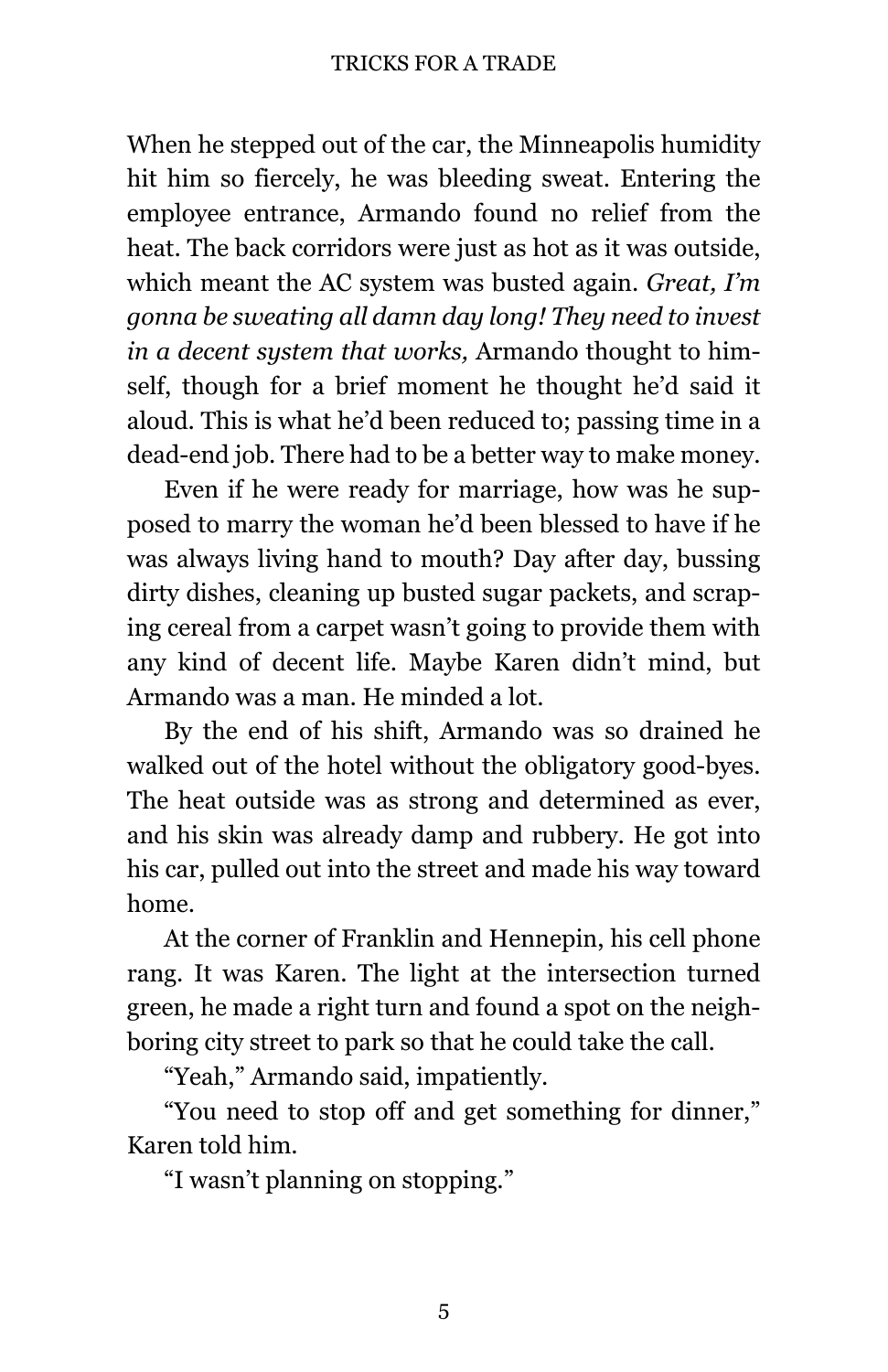#### Lloyd Johnson

"Look, I just walked in the door my damn self, I'm tired, and I'm not cookin.'"

"What do you want?" Armando was getting agitated.

"I want some chicken."

"Karen, I'm almost home. You better think of something else to eat because I'm not searching high and low for chicken."

"Boy, you asked me and I'm telling you. Bring me some chicken!" Karen screamed as Armando hung up on her.

The phone rang again and Armando ignored it. He checked around to see if anyone was coming. When he pulled out to head to the nearest KFC, he heard the chirp of his voicemail. He knew it was Karen, calling to curse him out for hanging up on her.

Once he pulled up to the restaurant, he realized he didn't know what Karen wanted. So he ordered a 10-piece bucket with biscuits and mashed potatoes. If she didn't like it, too damn bad. She should've gotten the food herself, he reasoned. After picking up the chicken, he stopped at a gas station for cigarettes. The woman cashier was cute, he thought.

"How you doin'?" she asked him.

"I'm cool. Just trying to get home, ya know?"

"I heard that," she said. As she scanned the price of the cigarettes, she leaned in coquettishly and said, "You know you need to leave these cigarettes alone. Didn't your mama tell you they're bad for you?"

"We all need a vice," he said, smiling back at her. He could feel himself falling into flirt mode.

Just then, the manager stepped out from the back area. But the cashier didn't see the manager when she said,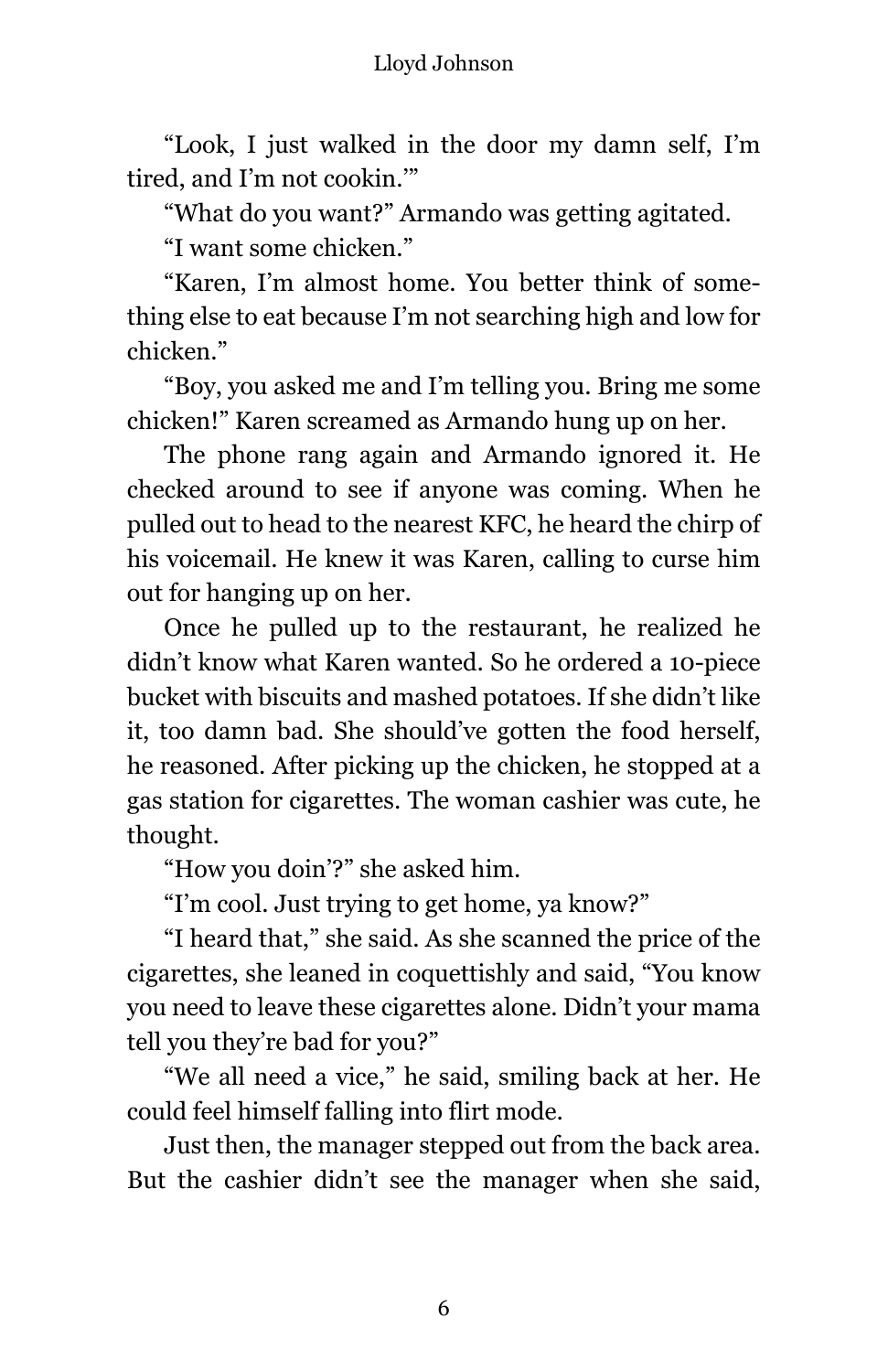"Just be glad you ain't my man. Cause I wouldn't kiss any man with stank cigarette breath."

"Benita, what did I tell you about your mouth?" the manager admonished.

Armando paid the cashier, tossed her a parting wink and left quickly, not wanting to get her into more trouble. When Armando got home he found Karen in the kitchen on the phone. He walked over to her and set the bag of food down in front of her. She looked up, telling the person she was on the phone with she would call them back and promptly hung up.

"I'm sorry, baby." Karen looked at him with doe-eyed innocence. She wrapped her arms around his waist and planted the side of her face to his chest.

"Next time, get it yourself," Armando said, pushing her away.

"Armando, come on now. I'm trying to be nice so quit trippin.'"

Armando rolled his eyes. "Do you even know why you're sorry? Just eat your bucket of grease and leave me alone," he said, leaving the kitchen to go into the bedroom. Karen got up and followed him.

"Armando, I know I'm acting crazy. It's just that I love you and I'm scared you're gonna mess around and find a better offer with someone else. I don't want to lose you."

"You're too insecure, and it's getting old, okay? The way you talk to me is foul. And I'm getting tired of coming up in here and not knowing which mood you're gonna be in."

"I know, baby, and I'm sorry. I promise I'll work on that."

Karen ran her hands along his chest, and down his stomach, resting them on his crotch.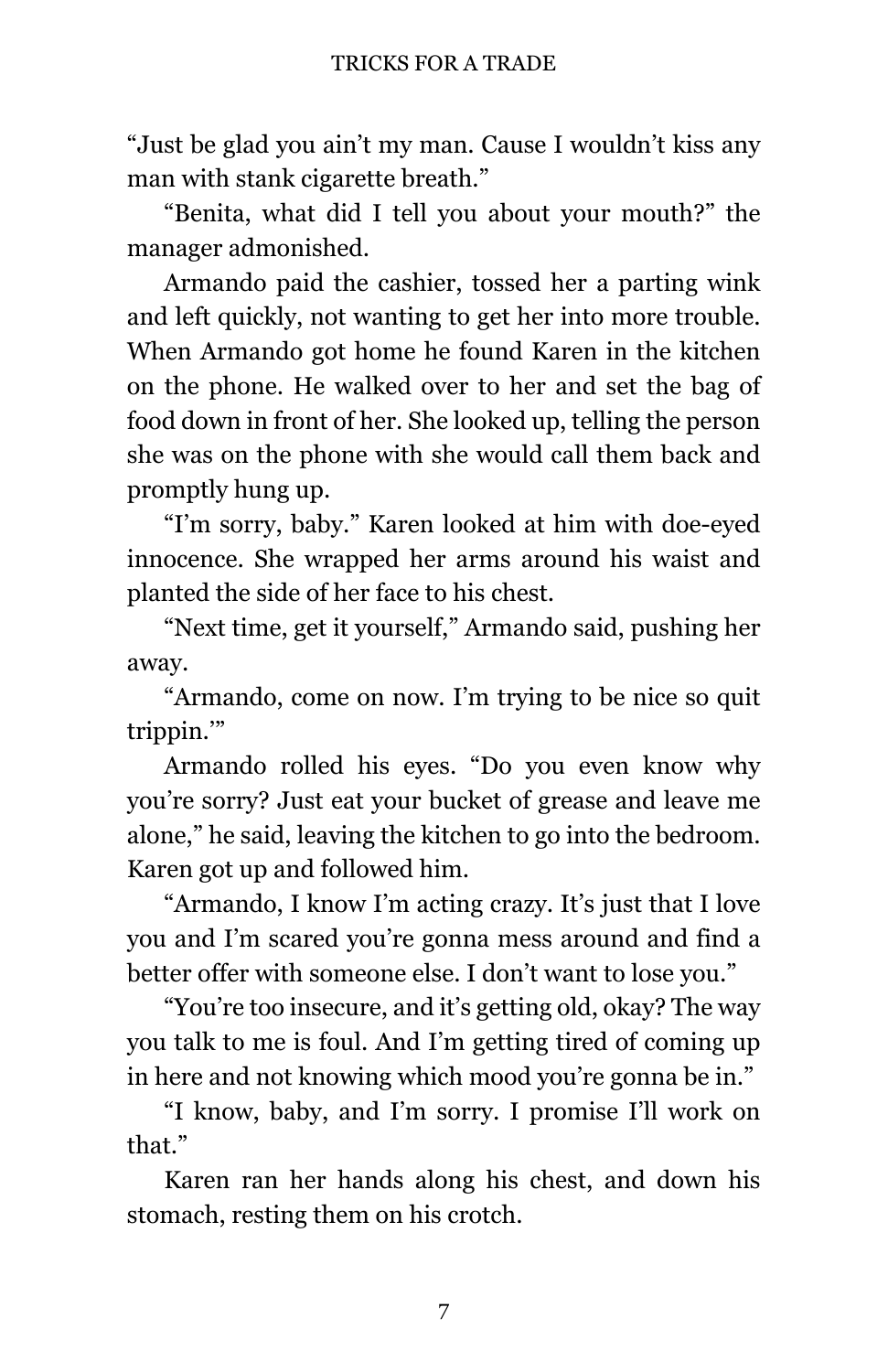"You gonna give me some later?" she asked suggestively.

Armando turned to look at her. *Now* she wanted the dick? Typical. They'd argue one minute, and then behave as though nothing happened the next, usually after her mood shifted. Things between them had always been spicy and explosive. He remembered their fourth date…

*"I saw you staring at that bitch in the movie theater," Karen said once they'd made it back to the car.*

*"Wow, Karen. How in the hell was I gonna be checking out another female when it was pitch black in the theater?"*

*"Boy, you had all that light coming from the screen. You could see."*

*"Babe, you need help," Armando said, putting the key into the ignition.*

*"You think that bitch can do this?" Karen said, reaching over to massage his crotch.*

*Armando's body jolted at the sudden touch. He nervously looked around the garage to see if anyone was watching them.*

*"We're parked back here in the corner. Ain't nobody gonna see us. Now, you tell me if the bitch would do this," Karen said as she pulled Armando's growing girth from his unzipped pants. He watched helplessly as his hardened inches disappeared into her mouth. He pulled his underwear and pants down farther to give her easier access.*

*"I asked you a question," Karen said, stroking him suddenly. She looked up at Armando, who appeared lost in a dream.*

*"Hell no, she can't. You got this, girl!" Armando*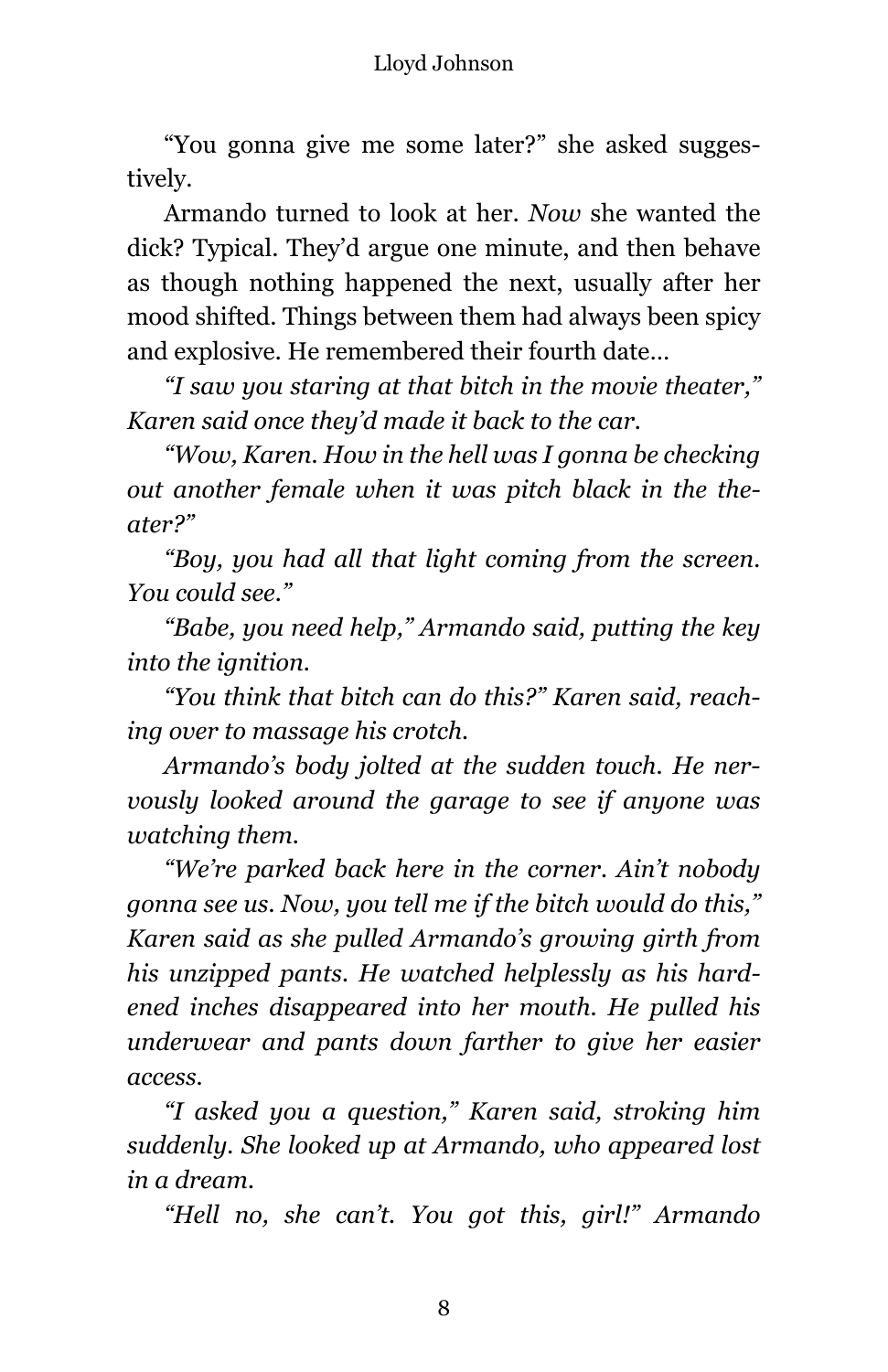*sounded out of breath, his voice thick with anticipation for Karen to place her heavenly lips on his manhood once more.*

*"Yeah, I know this," Karen said, secure in her skills. She may not have known if this man was truly hers, but she knew enough to introduce him to her inner freak. She judged by Armando's response that he was glad to make its acquaintance.*

*She reclined back into her seat, hiking up her skirt. She pulled her panties off and threw them in Armando's lap.*

*"Smell 'em," she instructed. Armando did so obediently. He sniffed her panties deeply as though he were taking in oxygen; her natural scent mixed with the jasmine and vanilla body spray. While his face was buried in her panties, she jumped on top of him, taking her panties from his face and tossing them into the passenger seat. She forced her tongue into his mouth, kissing him hungrily.*

*"Recline this seat back," she said.*

*Armando fought with the side latch to get the seat to fall back as far as it would go. When it did, he turned to see Karen had unbuttoned her blouse. Her breasts were firm, nipples hardened by her own desire. He grabbed them and began to suck on them. She threw her head back, enjoying the pleasure. Then she lowered herself onto his dick, which had been aching for her. She rose and fell on it, at first slowly, throwing in a few pelvic swirls just to get used to him being inside her.*

*"Naw, girl, you're playing with me," Armando said, his voice filled with the same wanting as before. He grabbed her ass and brought her down hard on his dick. She screamed out.*